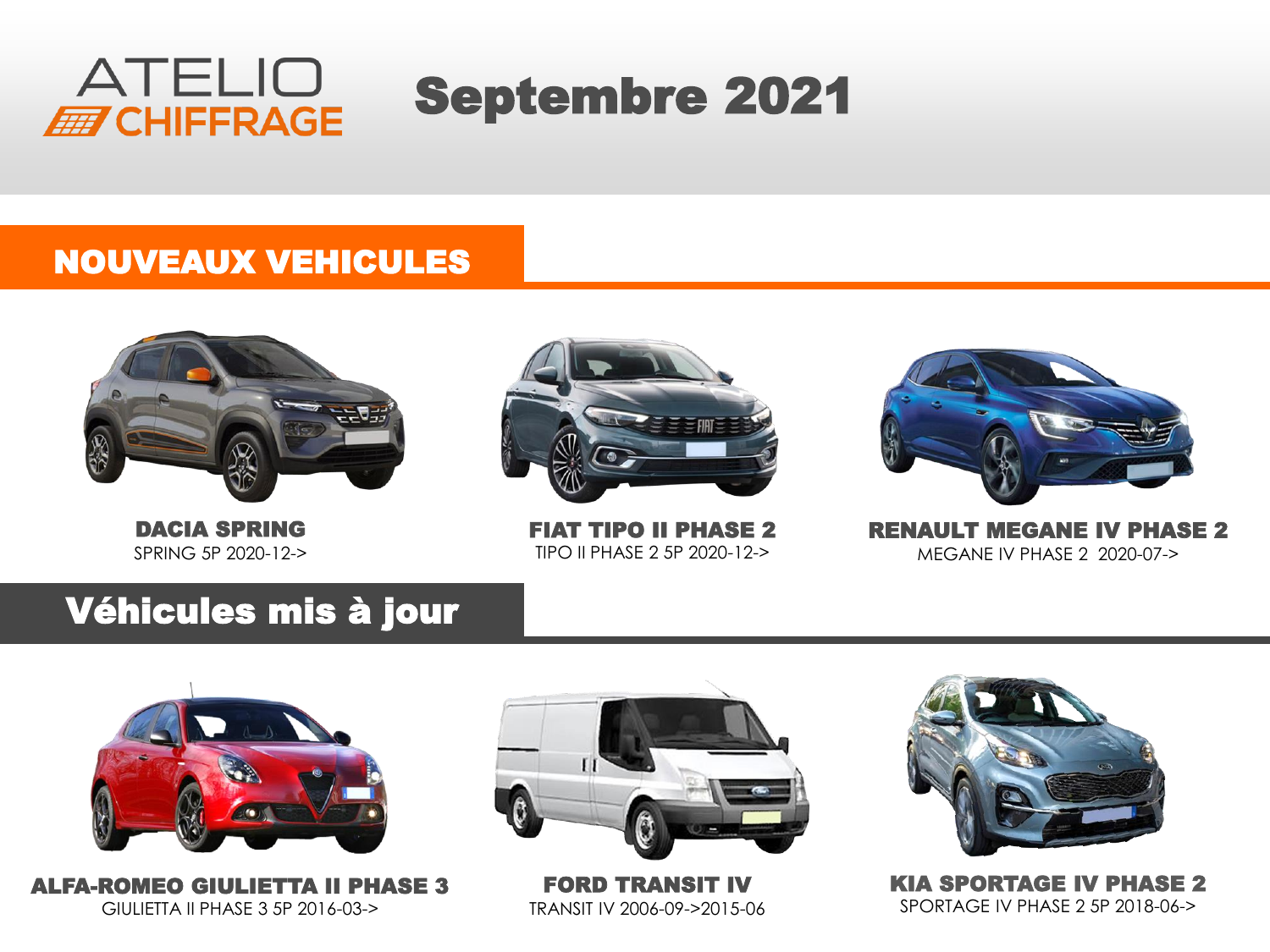

Nouveaux véhicules

#### Niveau Complet

| <b>MARQUE</b>    | <b>MODELE</b>                                                       | <b>MARQUE</b>  | <b>MODELE</b>                                                                          |
|------------------|---------------------------------------------------------------------|----------------|----------------------------------------------------------------------------------------|
| <b>DACIA</b>     | SPRING 5P 2020-12->                                                 | <b>RENAULT</b> | TRAFIC III L1H2 PHASE 2 4P -1200- COURT (3098mm)<br>HAUT 2019-06->                     |
| <b>FIAT</b>      | TIPO II PHASE 2 5P 2020-12->                                        | <b>RENAULT</b> | TRAFIC III L1H2 PHASE 2 5P -1200- COURT (3098mm)<br>HAUT 2019-06->                     |
| <b>FIAT</b>      | TIPO II BREAK PHASE 2 5P 2020-12->                                  | <b>RENAULT</b> | TRAFIC III L2H1 CABINE APPROFONDIE PHASE 2 4P -<br>1200-MOYEN (3498mm) 2019-06->       |
| <b>FIAT</b>      | TIPO II BERLINE PHASE 2 4P 2020-12->                                | <b>RENAULT</b> | TRAFIC III L2H1 CABINE APPROFONDIE PHASE 2 5P -<br>1200-MOYEN (3498mm) 2019-06->       |
| <b>FORD (EU)</b> | TRANSIT IV COMBI 4P -300- LONG (3800mm) HAUT<br>2006-09->2015-06    | <b>RENAULT</b> | TRAFIC III L2H1 COMBI PHASE 2 4P -1200- MOYEN<br>(3498mm) 2019-06->                    |
| <b>FORD (EU)</b> | TRANSIT IV COMBI 4P -330- COURT (2900mm) 2006-<br>09->2015-06       | <b>RENAULT</b> | TRAFIC III L2H1 COMBI PHASE 2 5P -1200- MOYEN<br>(3498mm) 2019-06->                    |
| <b>FORD (EU)</b> | TRANSIT IV COMBI 4P -330- COURT (2900mm) HAUT<br>2006-09->2015-06   | <b>RENAULT</b> | TRAFIC III L2H1 FOURGON PHASE 2 4P -1200- MOYEN<br>(3498mm) 2019-06->                  |
| <b>FORD (EU)</b> | TRANSIT IV FOURGON 4P-260- COURT (2900mm)<br>HAUT 2006-09->2015-06  | <b>RENAULT</b> | TRAFIC III L2H1 FOURGON PHASE 2 4P -1300- MOYEN<br>(3498mm) 2019-06->                  |
| <b>FORD (EU)</b> | TRANSIT IV FOURGON 4P -300- MOYEN (3300mm)<br>2006-09->2015-06      | <b>RENAULT</b> | TRAFIC III L2H1 FOURGON PHASE 2 5P -1200- MOYEN<br>(3498mm) 2019-06->                  |
| <b>FORD (EU)</b> | TRANSIT IV FOURGON 5P -250- COURT (2900mm)<br>2011-08->2015-06      | <b>RENAULT</b> | TRAFIC III L2H1 FOURGON PHASE 2 5P -1300- MOYEN<br>(3498mm) 2019-06->                  |
| <b>FORD (EU)</b> | TRANSIT IV FOURGON 5P -330- COURT (2900mm)<br>HAUT 2006-09->2015-06 | <b>RENAULT</b> | TRAFIC III L2H2 CABINE APPROFONDIE PHASE 2 4P -<br>1200- MOYEN (3498mm) HAUT 2019-06-> |
| <b>HONDA</b>     | STREAM PHASE 2 5P 2004-04->2004-12                                  | <b>RENAULT</b> | TRAFIC III L2H2 CABINE APPROFONDIE PHASE 2 5P -<br>1200- MOYEN (3498mm) HAUT 2019-06-> |
| <b>RENAULT</b>   | MEGANE IV PHASE 2 5P 2020-07->                                      | <b>RENAULT</b> | TRAFIC III L2H2 PHASE 2 4P -1200- MOYEN (3498mm)<br>HAUT 2019-06->                     |
| <b>RENAULT</b>   | MEGANE IV BREAK PHASE 2 5P 2020-07->                                | <b>RENAULT</b> | TRAFIC III L2H2 PHASE 2 5P -1200- MOYEN (3498mm)<br>HAUT 2019-06->                     |
| <b>RENAULT</b>   | MEGANE IV BERLINE PHASE 2 4P 2020-09->                              |                | SUZUKI-SANTANA SWACE 5P 2020-12->                                                      |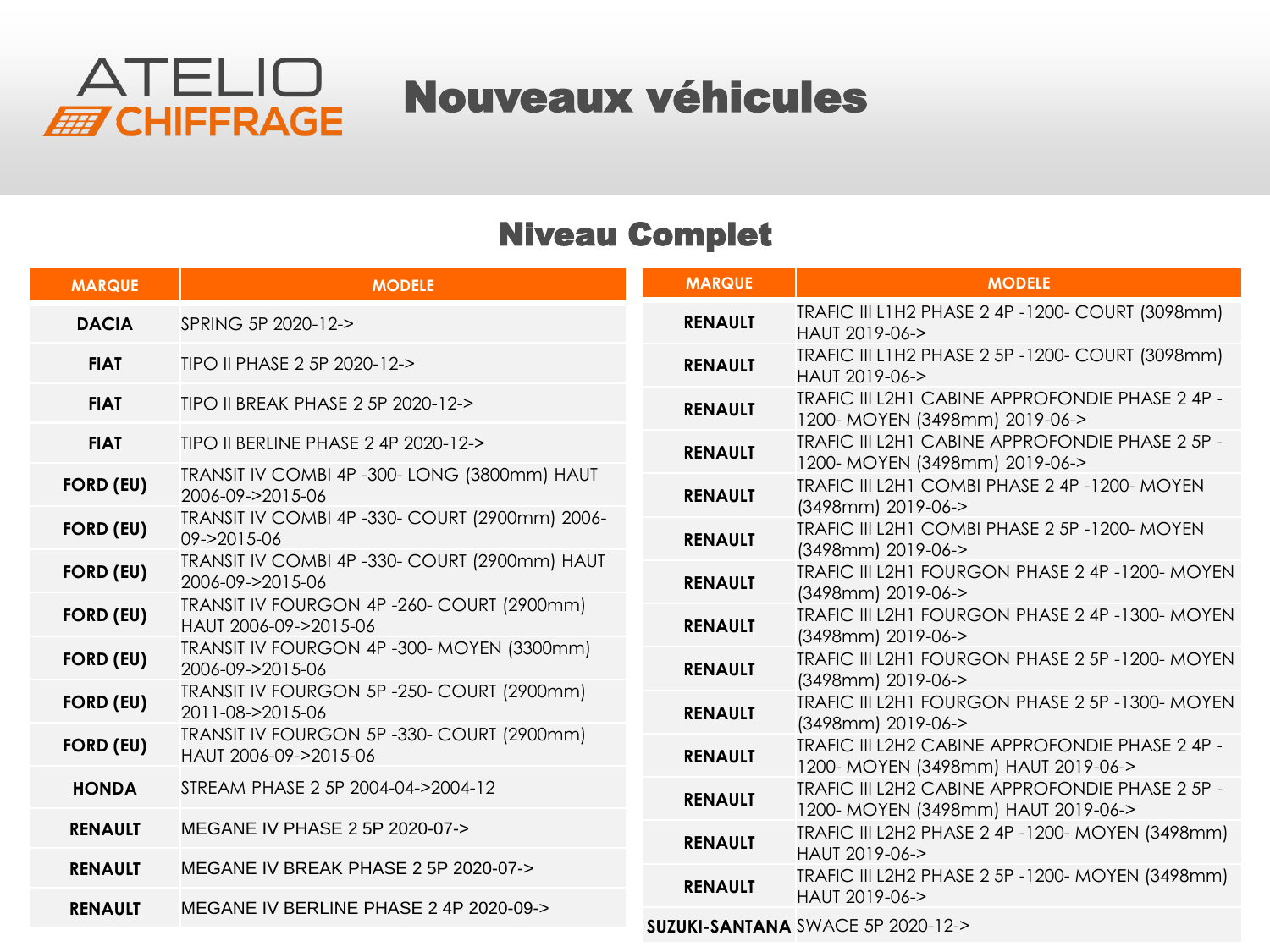

## Nouveaux véhicules

#### Niveau Entretien

| <b>MARQUE</b>     | <b>MODELE</b>                                               |
|-------------------|-------------------------------------------------------------|
| <b>AUDI</b>       | Q5 SPORTBACK 5P 2021-01->                                   |
| <b>HYUNDAI</b>    | VENUE 5P 2020-09->                                          |
| <b>HYUNDAI</b>    | KONA PHASE 2 5P 2021-01->                                   |
| <b>KIA</b>        | SORENTO IV 5P 2021-02->                                     |
| <b>MERCEDES</b>   | CLASSE EQA 5P 2021-02->                                     |
| <b>MERCEDES</b>   | CLASSE GLE II COUPE (C167) 5P 2019-09->                     |
| <b>MITSUBISHI</b> | L-200 IV CLUB CABINE PHASE 2 4P 2019-12->                   |
| <b>MITSUBISHI</b> | L-200 IV PICKUP DOUBLE CABINE PHASE 2 4P 2019-06-<br>$\geq$ |
| <b>PORSCHE</b>    | TAYCAN 5P 2020-01->                                         |
| <b>VOLKSWAGEN</b> | ARTEON PHASE 2 5P 2020-09->                                 |
| <b>VOLKSWAGEN</b> | ARTEON BREAK PHASE 2 5P 2020-09->                           |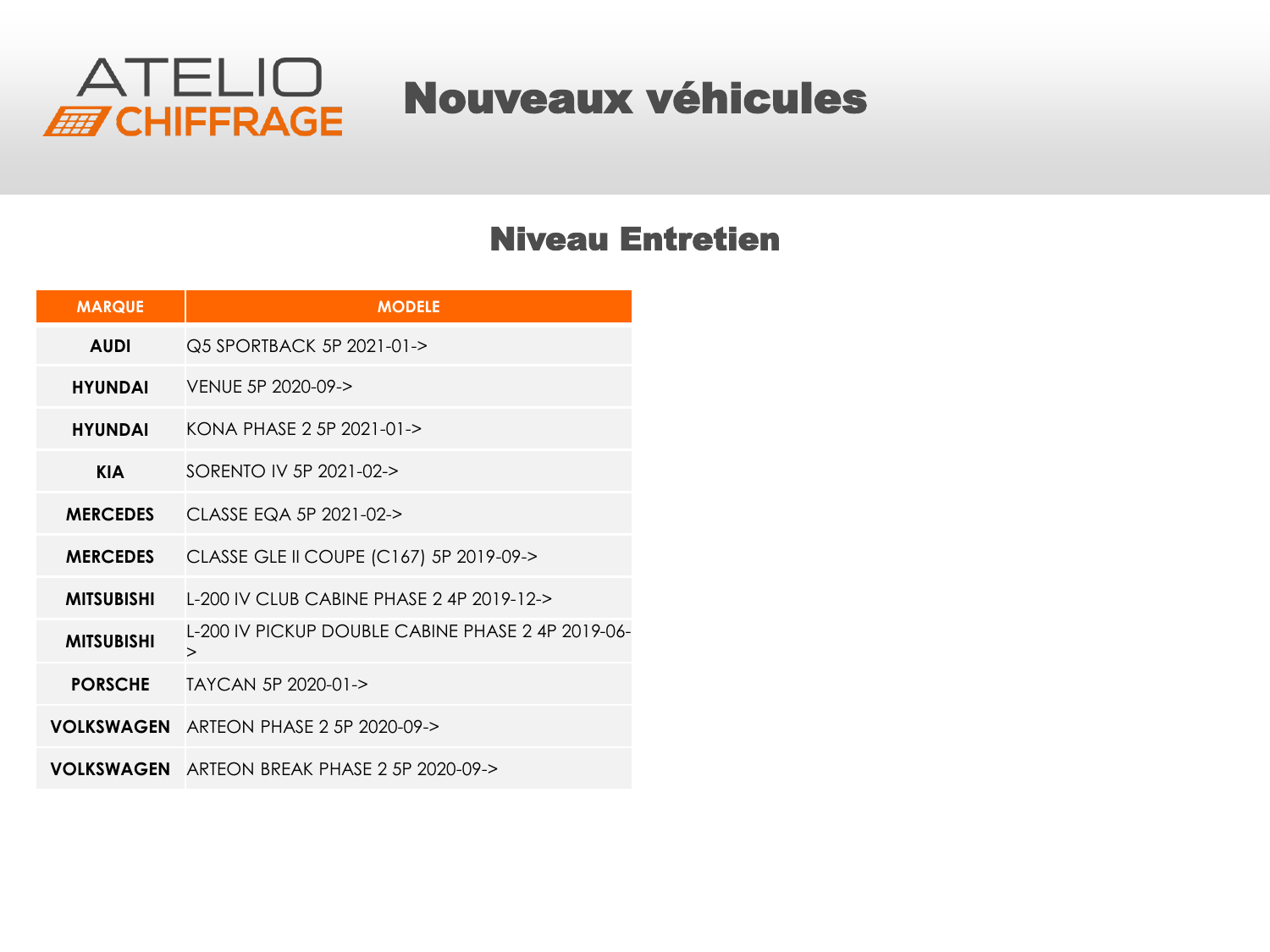

## Véhicules mis à jour

| <b>MARQUE</b>     | <b>MODELE</b>                                                                | <b>MARQUE</b>   | <b>MODELE</b>                                |
|-------------------|------------------------------------------------------------------------------|-----------------|----------------------------------------------|
| <b>FIAT</b>       | BRAVO II PHASE 2 5P 2010-06->                                                | <b>MERCEDES</b> | CLASSE E V COUPE (C238) 2P 2017-02->         |
| <b>ALFA-ROMEO</b> | GIULIETTA II PHASE 3 5P 2016-03->                                            | <b>MERCEDES</b> | CLASSE E V CABRIOLET (A238) 2P 2017-02->     |
| <b>SMART</b>      | FORFOUR II (453) 5P 2014-09->                                                | <b>MERCEDES</b> | CLASSE E V BREAK (S213) 5P 2016-08->         |
| FORD (EU)         | TRANSIT COURIER PHASE 1 3P 2014-02->2018-12                                  | <b>MERCEDES</b> | CLASSE E V (W213) 4P 2016-02->               |
| FORD (EU)         | TRANSIT IV FOURGON 4P -280- MOYEN (3300mm)<br>2006-09->2015-06               | <b>OPEL</b>     | COMBO IV BREAK (E) 5P 2018-05->              |
| FORD (EU)         | TRANSIT IV FOURGON 4P -280- MOYEN (3300mm)<br>HAUT 2006-09->2015-06          | <b>OPEL</b>     | COMBO IV BREAK (E) 5P LONG 2018-07->         |
| FORD (EU)         | TRANSIT IV FOURGON 4P -280- MOYEN (3300mm)<br>SURELEVE 2006-09->2015-06      | <b>OPEL</b>     | COMBO IV FOURGON (E) 4P 2018-05->            |
| FORD (EU)         | TRANSIT IV FOURGON 4P -330- COURT (2900mm)<br>HAUT 2006-09->2015-06          | <b>OPEL</b>     | COMBO IV FOURGON (E) 4P LONG 2018-07->       |
| FORD (EU)         | TRANSIT IV FOURGON 4P -330- LONG (3800mm)<br>HAUT 2006-09->2015-06           | <b>OPEL</b>     | COMBO IV FOURGON (E) 5P LONG 2018-07->       |
| FORD (EU)         | TRANSIT IV FOURGON 4P -330- LONG (3800mm)<br>SURELEVE 2006-09->2015-06       | <b>RENAULT</b>  | KADJAR PHASE 2 5P 2018-11->                  |
| FORD (EU)         | TRANSIT IV FOURGON 4P -330- MOYEN (3300mm)<br>2006-09->2015-06               | <b>HYUNDAI</b>  | SATELLITE   PHASE 2 5P 2006-01->2007-12      |
| FORD (EU)         | TRANSIT IV FOURGON 4P -330- MOYEN (3300mm)<br>HAUT 2006-09->2015-06          | <b>HYUNDAI</b>  | SATELLITE I PHASE 2 5P LONG 2006-01->2007-12 |
| FORD (EU)         | TRANSIT IV FOURGON 4P -330- MOYEN (3300mm)<br>SURELEVE 2006-09->2015-06      | <b>KIA</b>      | SPORTAGE IV PHASE 2 5P 2018-06->             |
| FORD (EU)         | TRANSIT IV FOURGON 4P -350- EXTRA LONG<br>(3800mm) SURELEVE 2006-09->2015-06 | <b>HONDA</b>    | STREAM PHASE 1 5P 2001-06->2004-04           |
| FORD (EU)         | TRANSIT IV FOURGON 4P -350- LONG (3800mm)<br>HAUT 2006-09->2015-06           | <b>SEAT</b>     | AROSA (6H) PHASE 1 3P 1997-07->2000-11       |